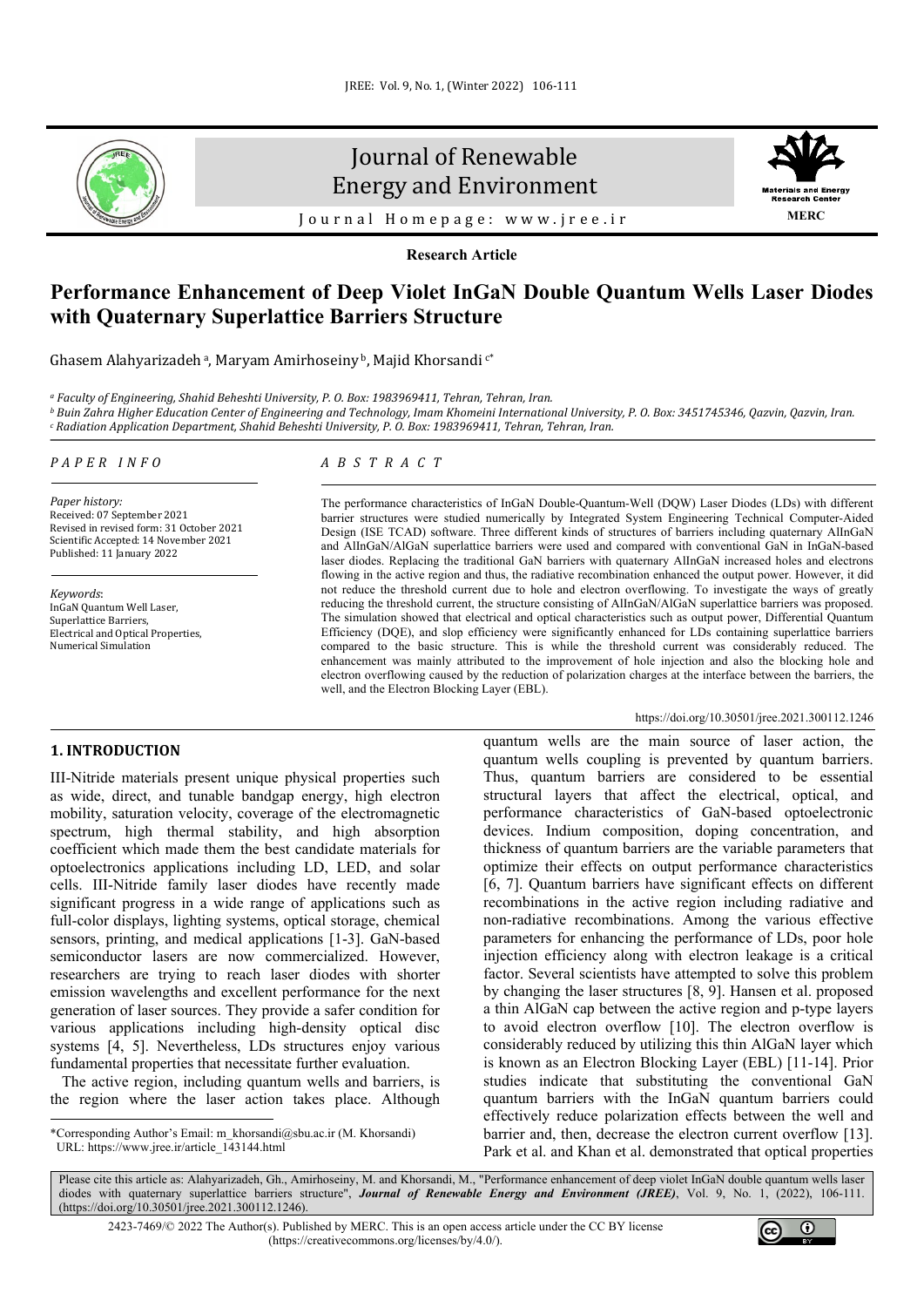of InGaN MQWs could be enhanced with quaternary AlInGaN barriers [15, 16]. The use of quaternary AlInGaN provides an environment to control the lattice constant and bandgap. There are several EBL designs that are used to reduce electron overflow. They include AlInGaN quaternary EBL [17, 18], Strain-free GaN-InAlN SLS EBL [13], W-shaped EBL [19], step and linearly graded EBL [20], tapered and graded AlGaN EBL [21], quaternary AlInGaN/GaN SLS EBL [22], and quaternary AlInGaN multi quantum-barrier EBL [23]. In this regard, built-in polarization is also significantly reduced. Moreover, further designs have been proposed in the literature that use SLS cladding and waveguide layer instead of conventional cladding and waveguide layers [24, 25]. The proposed designs have improved OCF and consequently the output power. Furthermore, some approaches have been also proposed to enhance electron and hole wave functions overlapping in the active region including quantum wells and barriers. However, the performance improvement for InGaN- based LDs is still under process.

 In this paper, we numerically compare the electrical and optical characteristics of InGaN MQW LDs with three different barriers structures. To enhance the emission intensity of the laser and reduce the threshold current, we have proposed the quaternary SLS structure on barriers. The performance of the GaN-based LDs can be investigated by analyzing the power characteristics, DQE, conduction, and valence energies in the vertical direction, electron and hole carrier densities, radiative recombination, and LD's optical emission intensity.

**2. MATERIALS AND METHODS**

The structural parameters such as thickness, material compositions, and doping type of basic LD structure, which is considered as a reference in this study, are given in Table 1. Except for the barriers, all the other layers in three desired LDs consist of the same layers compared to the basic structure. Barriers of LDs structure are replaced by a quaternary AlInGaN layer (structure B) and an AlInGaN/AlGaN superlattice (structure C), respectively. A diagram illustration of the LD structures is depicted in Figure 1.

|  | <b>Table 1.</b> The structural parameters including thickness, material |  |  |
|--|-------------------------------------------------------------------------|--|--|
|  | compositions, and doping type of basic LD structure                     |  |  |

| Component            | <b>Thickness</b> | materials                 | Doping |
|----------------------|------------------|---------------------------|--------|
|                      | $(\mu m)$        |                           | type   |
| Base layer           | 0.4              | GaN                       | n      |
| Compliance layer     | 0.1              | Ino osGao 95N             | n      |
| Cladding layer       | 0.42             | Alo $07$ Gao 93N          | n      |
| Waveguiding layer    | 0.1              | GaN                       | n      |
| Quantum wells (2)    | 0.0025           | Ino 082Gao 918N           |        |
| Quantum barriers (3) | 0.0085           | GaN                       |        |
| EBL                  | 0.015            | Alo 22Gao 78 $N$          | р      |
| Waveguiding layer    | 0.1              | GaN                       | р      |
| Cladding layer       | 0.42             | $\rm Al_{0.07}Ga_{0.93}N$ |        |
| P-contact layer      | 0.1              | GaN                       |        |

 The laser simulation process was performed by ISE-TCAD software. The simulation parameters are the same as those used in our previous studies [12, 26]. All the ternary and quaternary parameters were interpolated by binary alloys listed in Table 2.

| Parameter                                       | GaN                 | <b>AIN</b>         | InN                 |
|-------------------------------------------------|---------------------|--------------------|---------------------|
| Bandgap energy $E_g$ (eV)                       | 3.47                | 6.28               | 0.8                 |
| Electron affinity (eV)                          | 4.1                 | 1.9                | 5.8                 |
| Lattice constant $a_0$ ( $\mathrm{A}$ )         | 3.189               | 3.112              | 3.545               |
| Refractive index near $Eg$                      | 2.506               | 2.035              | 2.9                 |
| Electron effective mass                         | $0.22 \text{ m}$ e  | $0.4 \text{ m}$ e  | $0.11$ me           |
| Heavy hole effective mass                       | $1.595 \text{ m}_e$ | $2.68 \text{ m}_e$ | $1.449 \text{ m}_e$ |
| Light hole effective mass                       | $0.261$ me          | $0.261$ me         | $0.157 \text{ m}$ e |
| spontaneous polarization Psp                    | $-0.034$            | $-0.090$           | $-0.042$            |
| Elastic stiffness constant $C_{13}$ (GPa)       | 106                 | 108                | 92                  |
| Elastic stiffness constant $C_{33}(\text{GPa})$ | 398                 | 373                | 224                 |
| Relative dielectric constant                    | 8.9                 | 8.5                | 9.5                 |

**Table 2.** Room temperature properties of binary III-N materials [27]



**Figure 1.** Illustration of InGaN MQW LDs including u-GaN (basic LD), AlGaN/GaN superlattice, and quaternary AlInGaN barri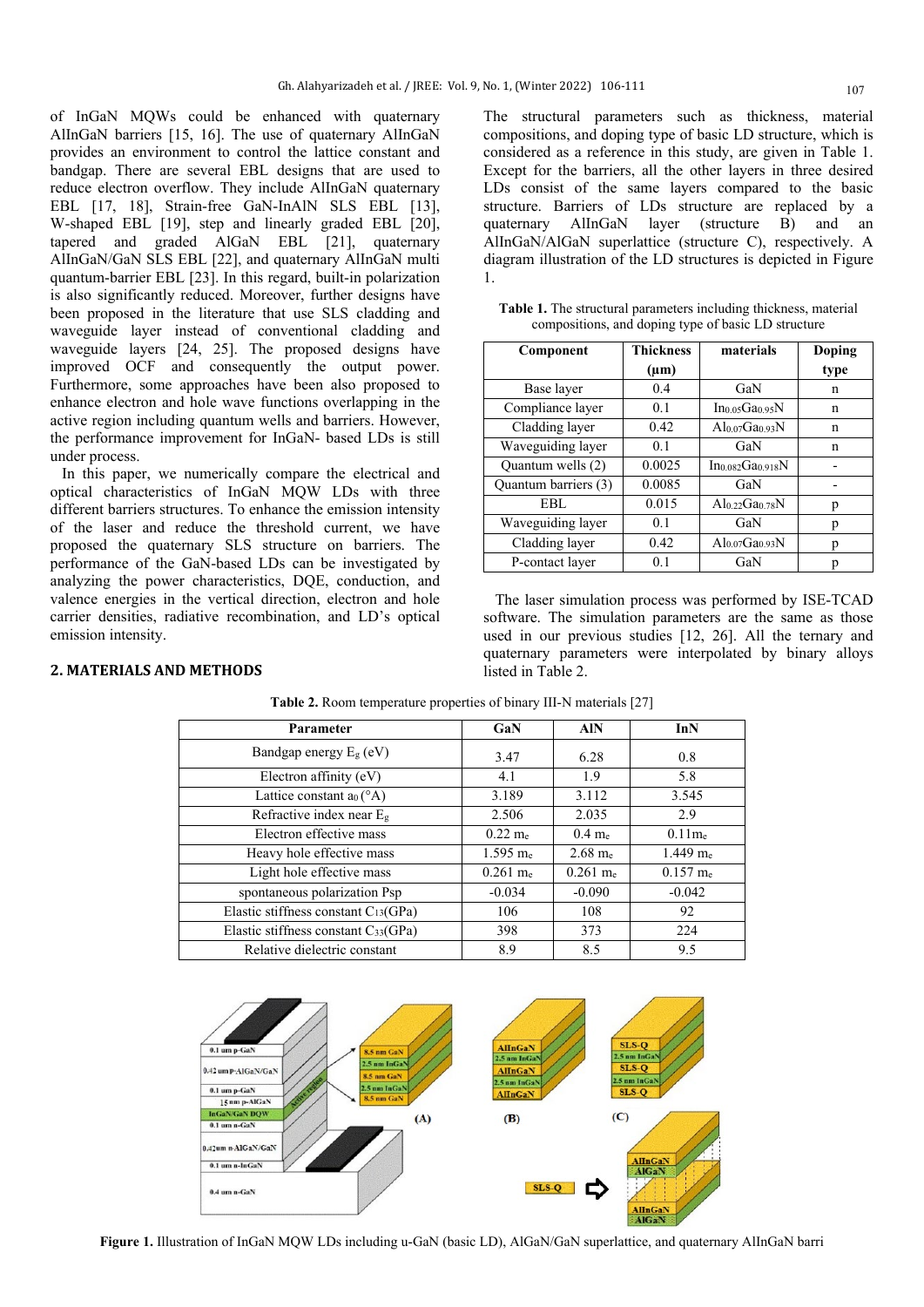### **3. RESULTS AND DISCUSSION**

The threshold current, output power, slope efficiency, and Differential Quantum Efficiency (DQE) of the three different structures of deep violet  $In<sub>0.082</sub>Ga<sub>0.918</sub>N/GaN$  DQW LDs are shown in Table 3. Using quaternary AlInGaN barriers presents higher values for the output power, slope efficiency, and DOE, compared with the basic  $In<sub>0.082</sub>Ga<sub>0.918</sub> N/GaN DOW$ LD. Although quaternary barriers considerably enhanced the performance characteristics of LD, they would not decrease the threshold current remarkably. By replacing the barriers structure with AlInGaN/AlGaN quaternary SLS, LDs performance characteristics are still under significant progress compared to the basic structure, but the threshold current is considerably degraded. It can be introduced by comparing the conduction and the valence band energies of the proposed structure.

 Figure 2 shows the conduction and valence band energies and the quasi-Fermi levels of the three different structures of deep violet  $In<sub>0.082</sub>Ga<sub>0.918</sub>N/GaN DQW LDs.$  As shown in Figure 2, the barrier structures are strongly affected by conduction, valance band, and the Fermi levels. The differences between conduction band energies and their quasi-Fermi levels can express the possibility of electrons leaking to the EBL layer to flow in the p-type layer. Finding a structure that can increase this difference would help to decrease the electron leakage and reduce the threshold current. On the other hand, the differences between valance band energies and their quasi-Fermi levels can define injection of holes to the active region and promote radiative recombination which would enhance the output power. The best structure should have both factors to improve the output power, slope efficiency, and DQE, whereas the threshold current is reduced.

 The barrier's energy band is seriously affected by the built-in electric field induced by the compressive strain. The results show that in quaternary barriers, the electrons will confront a highly effective potential of 569 meV than the basic structure. At the same time, the holes encounter a much lower effective potential of about 123 meV. The higher effective potential between the conduction band and Fermi level decreases the threshold current in p-GaN and SLS barrier structures, as discussed in Table 1.

| Parameter  | <b>Threshold current</b> | Output power | <b>Slop efficiency</b> | DOE % | Wavelength |
|------------|--------------------------|--------------|------------------------|-------|------------|
| main:      | 6.59                     | 33.49        | .627                   | 51.29 | 390.667    |
| MainOB:    | 5.01                     | 40.59        | .882                   | 59.17 | 389.640    |
| All SLSOB: | 2.88                     | 39.05        | .860                   | 58.40 | 389.294    |

**Table 3.** The parameters of InGaN DQW laser with quaternary and SLS quaternary barriers structures



**Figure 2.** Energy band diagrams of InGaN DQW lasers with quaternary and SLS-Q barriers structures

 A strong built-in polarization field due to the spontaneous polarization and a piezoelectric polarization field in the III-nitride structures are other parameters that affect the device's performance. A piezoelectric polarization field can be generated due to the lattice mismatch between different layers in the LD structure, especially between AlGaN and (In)GaN layers. This field can be reduced by using the AlInGaN layer or thin AlGaN, the GaN layer in the SLS structure (Figure 3). The built-in polarization field can pull down the GaN energy band and pull up the AlGaN ones, respectively. Therefore, the energy bands of AlGaN/GaN SLS barriers are bent. Thereupon, the height of the effective potential barrier for electrons increases and, then, the electron leakage is reduced. However, following the decreased effective potential, injection of the holes into the active region increases and consequently, the overall holes concentration also increases [**Error! Bookmark not defined.**]. The same trend can be seen in the carrier current densities in Figure 4.

 It can be seen that the quaternary structure has the highest hole's current density in the active region among the other LDs. It is due to the improvement of the hole injection efficiency caused by the lowest effective potential height. Electron carrier density is another carrier that contributes to radiative recombination. As mentioned before, electron and hole leakages have an essential role in the reduction of the threshold current. The SLS barrier structure provides the lowest electron and hole leakage among the three recommended structures.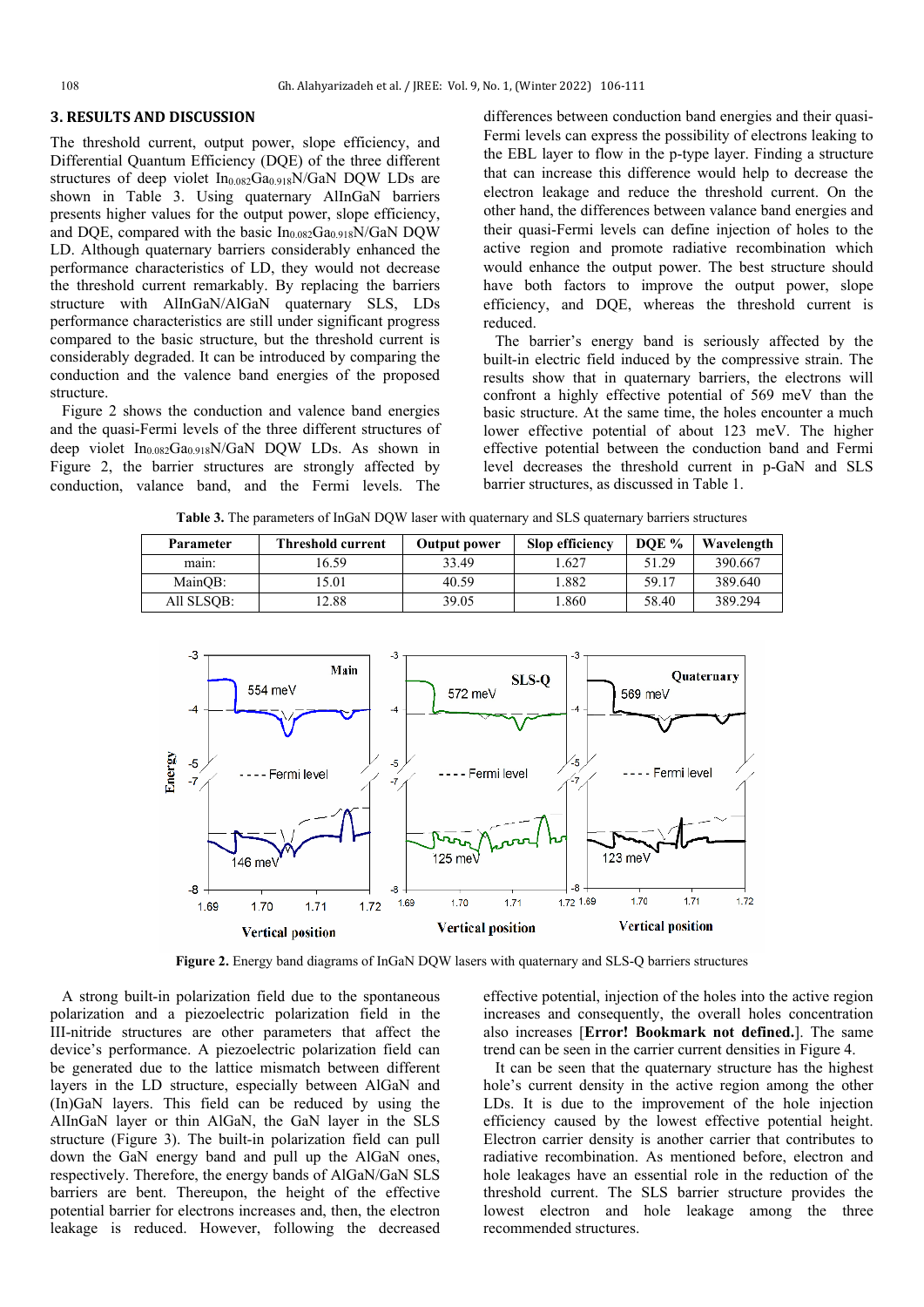

**Figure 3.** Electric field of InGaN DQW lasers with quaternary and SLS-Q barriers structures



**Figure 4.** The carrier current density of InGaN DQW lasers with SLS and quaternary barriers structures

The radiative recombination rates of the three considered structures are shown in Figure 5. According to the knowledge that by increasing the carrier concentration, more electrons can remain in the active region which would be recombined with holes. Therefore, the efficiency degradation is reduced due to more quantum wells' contribution to the radiative recombination. As a result, it can be seen that the radiative recombination rate in quaternary and SLS-Q structures is higher than that in the basic structure because the two proposed structures provide greater extensive electron confinement and hole injection.



**Figure 5.** Rate of radiative recombination of the InGaN DQW lasers including quaternary and SLS-Q barriers structures

 The optical intensity of the three of the InGaN DQW LDs with three different barriers structures is shown in Figure 6. The presence of more carriers in LDs that are supposed to accumulate in the active region improves the stimulated recombination rate in the active region and results in the enhancement of the optical intensity of LDs. It is observed that the InGaN laser with a quaternary structure has the highest carrier current density and good radiative recombination in the active region that causes the highest optical intensity among all the considered structures.



**Figure 6.** The optical intensity of the three structures of InGaN DQW lasers with quaternary and SLS-Q barriers structures

 The light output characteristics of the InGaN DQW LDs with three different barrier structures are shown in Figure 7. As shown in this figure, the LD structures with quaternary and SLS-Q barriers have considerably higher output power than the main LD structures. The output power strongly depends on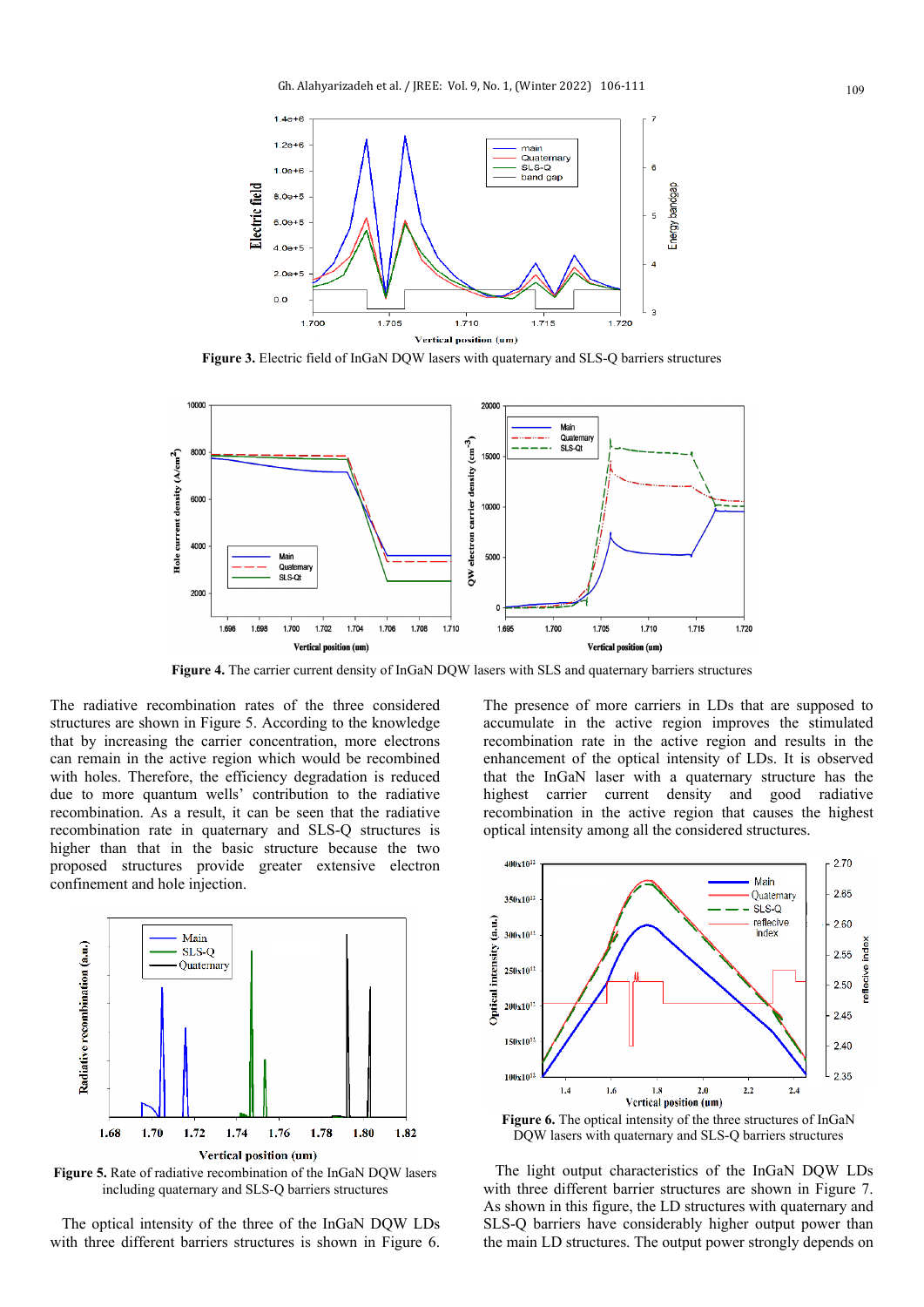the photon density inside the cavity. Based on the presented results (Figure 2 & Figure 3), InGaN DQW LDs with quaternary and SLS-Q barriers are of highest current density, which itself indicates the highest amount of output power. The results of output power are completely in good agreement with the previously discussed outcomes and also with the reported experimental results in the literature [15].



**Figure 7.** Light output characteristic (L-I) of InGaN DQW lasers with quaternary and SLS-Q barriers structures

## **4. CONCLUSIONS**

To enhance the InGaN DQW LDs characteristics, a different designed LD was proposed with quaternary barriers and AlGaN/AlInGaN quaternary superlattice barriers. The simulation results indicate that the optical properties of the LDs were significantly enhanced in both quaternary and quaternary SLS structures owing to the increase of hole injection, the reduction of electron leakage, and the better radiative recombination in the QWs. Compared with the LDs using GaN, quaternary barriers, the laser with SLS-Q barriers exhibited the lowest threshold current. The reason could be the effects of the lowered generated strong piezoelectric polarization field due to the lattice mismatch between the AlGaN layer and the AlInGaN layer in the SLS structure. The proposed SLS-Q barriers, as the best structure, improved the output power, slope efficiency, and DQE while the threshold current was significantly reduced.

## **5. ACKNOWLEDGEMENT**

The authors are gratefully indebted to Shahid Beheshti University for researching support of this work.

### **REFERENCES**

- 1. Ohta, H., DenBaars, S.P. and Nakamura, S., "Future of group-III nitride semiconductor green laser diodes", *Journal of the Optical Society of America B*, Vol. 27, No. 11, (2010), B45-B49. [\(https://doi.org/10.1364/JOSAB.27.000B45\)](https://doi.org/10.1364/JOSAB.27.000B45).
- 2. Huang, C.-Y., Lin, Y.-D., Tyagi, A., Chakraborty, A., Ohta, H., Speck, J.S., DenBaars, S.P. and Nakamura, Sh., "Optical waveguide simulations for the optimization of InGaN-based green laser diodes", *Journal of Applied Physics*, Vol. 107, No. 2, (2010), 023101-023107. [\(https://doi.org/10.1063/1.3275325\)](https://doi.org/10.1063/1.3275325).
- 3. Nakamura, Sh., Senoh, M., Nagahama, S.-I., Iwasa, N., Matsushita, T. and Mukai, T., "Blue InGaN-based laser diodes with an emission wavelength of 450 nm", *Applied Physics Letters*, Vol. 76, No. 1, (2000), 22-24. [\(https://doi.org/10.1063/1.125643\).](https://aip.scitation.org/doi/10.1063/1.125643)
- 4. Alahyarizadeh, Gh., Aghajani, H., Mahmodi, H., Rahmani, R. and Hassan, Z., "Analytical and visual modeling of InGaN/GaN single quantum well laser based on rate equations", *Optics & Laser*

*Technology*, Vol. 44, No. 1, (2012), 12-20. [\(https://doi.org/10.1016/j.optlastec.2011.05.003\)](https://www.sciencedirect.com/science/article/abs/pii/S0030399211001289?via%3Dihub).

- 5. Zhang, Y., Li, P.L., Nie, P.L. and Wu, Y.X., "Effect of ultra-rapid cooling on microstructure of laser cladding IN718 coating", *Surface Engineering*, Vol. 29, No. 6, (2013), 414-418. [\(https://doi.org/10.1179/1743294413Y.0000000142\)](https://www.tandfonline.com/doi/full/10.1179/1743294413Y.0000000142).
- 6. Cheng, L., Li, Z., Zhang, J., Lin, X., Yang, D., Chen, H., Wu, S. and Yao, S., "Advantages of InGaN–GaN–InGaN delta barriers for InGaNbased laser diodes", *Nanomaterials*, Vol. 11, No. 8, (2021), 2070. [\(https://doi.org/10.3390/nano11082070\)](https://www.mdpi.com/2079-4991/11/8/2070).
- 7. Ghazai, A.J., Thahab, S.M., Abu Hassan, H. and Hassan, Z., "A study of the operating parameters and barrier thickness of  $\text{Al}_{0.08}\text{In}_{0.08}Ga_{0.84}N/\text{Al}_{x}\text{In}_{y}Ga_{1-x-y}N$  double quantum well laser diodes-Alaa", *Science China Technological Sciences*, Vol. 54, No. 1, (2011), 47-51. [\(https://doi.org/10.1007/s11431-010-4183-1\)](https://link.springer.com/article/10.1007%2Fs11431-010-4183-1).
- 8. Usman, M., Mushtaq, U., Zheng, D.-G., Han, D.-P., Rafiq, M. and Muhammad, N., "Enhanced internal quantum efficiency of bandgapengineered green W-shaped quantum well light-emitting diode", *Applied Science*, Vol. 9, No. 1, (2019), 77. [\(https://doi.org/10.3390/app9010077\)](https://www.mdpi.com/2076-3417/9/1/77).
- 9. Xiong, J.-Y., Zhao, F., Fan, G.-H., Xu, Y.-Q., Liu, X.-P., Song, J.-J., Ding, B.-B., Zhang, T. and Zheng, S.-W., "Efficiency enhancement of an InGaN light-emitting diode with a p-AlGaN/GaN superlattice last quantum barrier", *Chinese Physics B*, Vol. 22, No. 11, (2013), 118504. [\(https://doi.org/10.1088/1674-1056/22/11/118504\)](https://iopscience.iop.org/article/10.1088/1674-1056/22/11/118504).
- 10. Hansen, M., Piprek, J., Pattison, P.M., Speck, J.S., Nakamura, S. and DenBaars, S.P., "Higher efficiency InGaN laser diodes with an improved quantum well capping configuration", *Applied Physics Letters*, Vol. 81, No. 22, (2002), 4275-4277. [\(https://doi.org/10.1063/1.1524690\)](https://aip.scitation.org/doi/10.1063/1.1524690).
- 11. Kuo, Y.-K., Chen, F.-M., Chang, J.-Y., Huang, M.-F., Liou, B.-T. and Shih, Y.-H., "Design and optimization of electron-blocking layer in deep ultraviolet light-emitting diodes", **IEEE Journal of Quantum Electronics**, Vol. 56, No. 1, (2020), 1-6. *Electronics*, Vol. 56, No. 1, (2020), 1-6. [\(https://doi.org/10.1109/JQE.2019.2957575\)](https://ieeexplore.ieee.org/document/8922638/authors#authors).
- 12. Alahyarizadeh, Gh., Amirhoseiny, M. and Hassan, Z., "Effect of different EBL structures on deep violet InGaN laser diodes performance", *Optics and Laser Technology*, Vol. 76, (2016), 106-112. [\(https://doi.org/10.1016/j.optlastec.2015.08.007\)](https://www.sciencedirect.com/science/article/abs/pii/S0030399215002303?via%3Dihub).
- 13. Paliwal, A., Singh, K. and Mathew, M., "Strain-free GaN/InAlN chirped short-period superlattice electron-blocking layer for 450 nm InGaN laser diode", *Laser Physics*, Vol. 29, No. 5, (2019), 056204. [\(https://doi.org/10.1088/1555-6611/ab05be\)](https://iopscience.iop.org/article/10.1088/1555-6611/ab05be).
- 14. Paliwal, A., Singh, K. and Mathew, M., "Effects of electron blocking layer configuration on the dynamics of laser diodes emitting at  $450 \text{ nm}^{\text{th}}$ ,<br> **Laser Physics** Vol 30 No 1, (2020), 016210. *Laser Physics*, Vol. 30, No. 1, (2020), 016210. [\(https://doi.org/10.1088/1555-6611/ab5587\)](https://iopscience.iop.org/article/10.1088/1555-6611/ab5587).
- 15. Park, S.-H., Kim, H.-M. and Ahn, D., "Optical gain in GaN quantum well lasers with quaternary AlInGaN Barriers", *Japanese Journal of Applied Physics*, Vol. 44, No. 10R, (2005), 7460. [\(https://doi.org/10.1088/1555-6611/ab5587\)](https://iopscience.iop.org/article/10.1143/JJAP.44.7460).
- 16. Asif Khan, M., Yang, J.W. and Simin, G., "Lattice and energy band engineering in AlInGaN/GaN heterostructures", *Applied Physics Letters*, Vol. 76, (2000), 1161. [\(https://doi.org/10.1063/1.125970\)](https://aip.scitation.org/doi/10.1063/1.125970).
- 17. Alahyarizadeh, Gh., Hassan, Z., Thahab, S.M., Amirhoseiny, M. and Naderi, N., "Comparative study of the performance characteristics of green InGaN SQW laser diodes with ternary AlGaN and quaternary AlInGaN electron blocking layer", *Digest Journal of Nanomaterials and Biostructures*, Vol. 7, No. 4, (2012), 1869-1880. [\(https://chalcogen.ro/index.php/journals/digest-journal-of](https://chalcogen.ro/index.php/journals/digest-journal-of-nanomaterials-and-biostructures/8-djnb/29-volume-7-number-4-october-december-2012)[nanomaterials-and-biostructures/8-djnb/29-volume-7-number-4-october](https://chalcogen.ro/index.php/journals/digest-journal-of-nanomaterials-and-biostructures/8-djnb/29-volume-7-number-4-october-december-2012)[december-2012\)](https://chalcogen.ro/index.php/journals/digest-journal-of-nanomaterials-and-biostructures/8-djnb/29-volume-7-number-4-october-december-2012), (Accessed: 4 February 2022).
- 18. Schubert, M.F., Xu, J., Kim, J.K., Schubert, E.F., Kim, M.H., Yoon, S. Lee, S.M., Sone, Ch., Sakong, T. and Park, Y., "Polarization-matched GaInN/AlGaInN multi-quantum-well light-emitting diodes with reduced efficiency droop", *Applied Physics Letters*, Vol. 93, (2008), 041102. [\(https://doi.org/10.1063/1.2963029\)](https://aip.scitation.org/doi/10.1063/1.2963029).
- Usman, M., Munsif, M. and Anwar, A.-R., "Wedge-shaped electron blocking layer to improve hole transport and efficiency in green lightemitting diodes", *Optics Communications*, Vol. 464, (2020), 125493. [\(https://doi.org/10.1063/1.2963029\)](https://www.sciencedirect.com/science/article/abs/pii/S0030401820301358?via%3Dihub).
- 20. Usman, M., Munsif, M., Anwar, A.-R., Jamal, H., Malik, Sh. and Islam, N.U., "Quantum efficiency enhancement by employing specially designed AlGaN electron blocking layer", *Superlattices and*